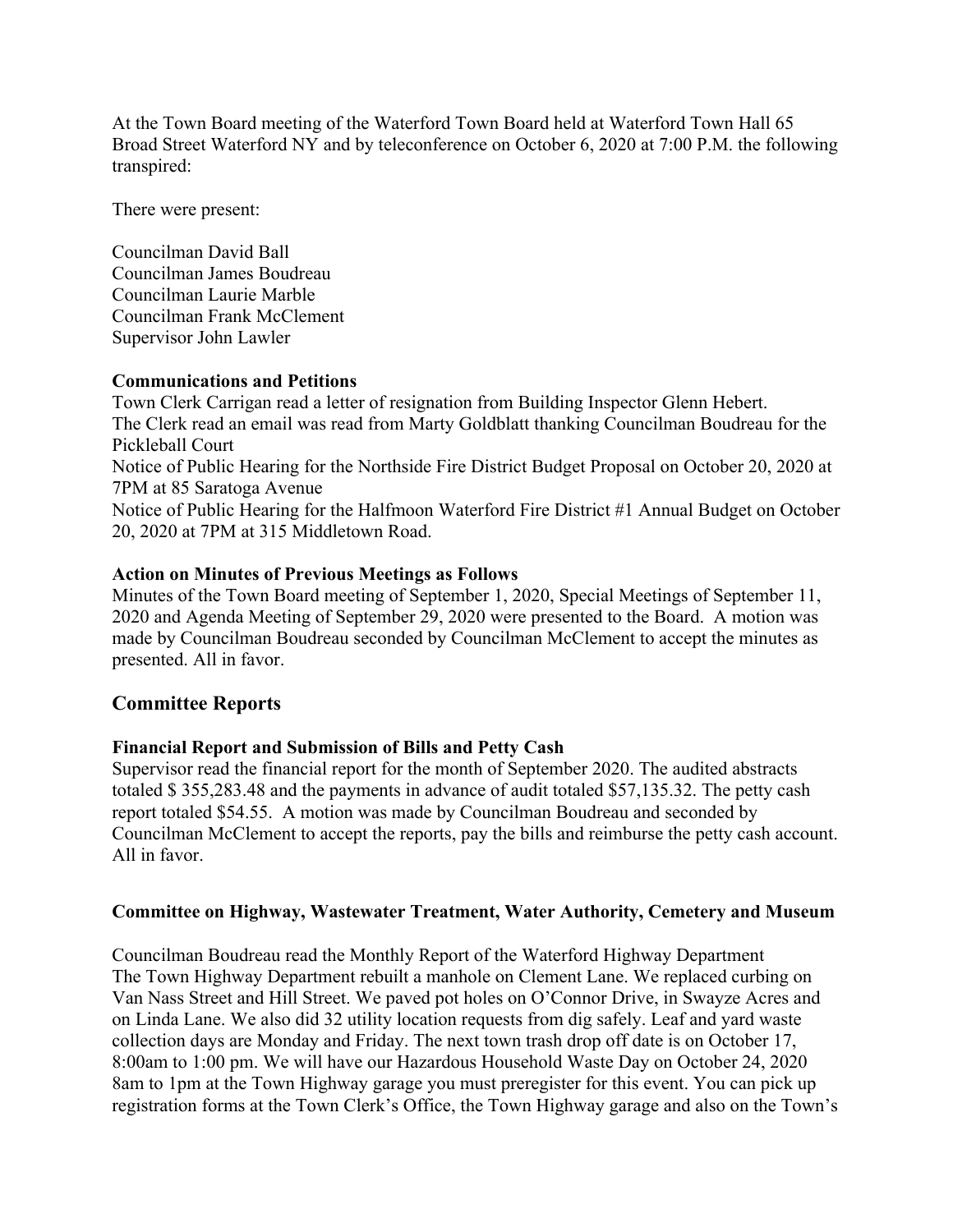web site. The Towns Parks Department is keeping all the parks in good shape. I would also like to remind all town residents about putting acceptable and unacceptable items in their trash containers, if you put any unacceptable items in your cans it will not be picked up until it is removed. If you are in need of a new garbage can or recycling can please call the Town Clerk's Office at 518-235-8282. If you have any question please call the Town Highway Garage at 518- 235-3413. This report was submitted by Highway Superintendent Harry Martel. The Councilman went on to speak of the loose leaf collection process for the Town. Loose leaf collection (leaf vacuum) begins mid-October, and will end November 30, 2020. We will make every effort to complete the entire town roads by November 30. However please be advised that winter weather may hamper collection efforts. After November 30 the town highway department will continue to pick up leaf bags and yard waste Monday thru Friday Residents should put out loose leaves for pickup as early as possible. After November 30 the leaf vacuum will be out service until next fall. Annually we collect about 20,000 cubic yards of just loose leaves - not counting other yard debris. This requires a major effort each fall, beginning in mid-October and lasting until November 30. Specially equipped trucks vacuum up piles of leaves placed by the roadside. It's a labor-intensive process and takes several weeks just to go through the town once, but it can take much longer depending on the accumulation of leaves and weather conditions. To help us pickup your leaves as quickly as possible, please:

. Place loose leaves on the lawn at the edge but NOT IN THE ROAD WAY.

. Make sure storm water inlet grates are kept clear to ensure proper drainage

. Keep yard waste and branches separated from leaf piles. Branches and ornamental grasses will clog the leaf vacuum and slow down pickup. Please remove basketball hoops (it's the LAW) and other obstructions from the roadway edge, as these slow the pickup process and can pose a hazard to our work crew.

Councilman Boudreau went on to read the Wastewater Report as submitted by Chief Operator Crag Falcone. They removed 8,000 gallons of sludge to Albany County and 60,000 gallons of sludge o Saratoga County. They answered 5 alarm calls, checked all pump stations, continued maintenance of outside grounds, vehicles and equipment. They repaired the boat pump at the Visitors Center, replaced the tree way valve at the James Drive pump station. Worked with the A-Team on the partial rehab of the Canvasback Ridge pump station. They also Met with contractor on site for the Murray Avenue and James Drive pump station replacement project. The Councilman then read the monthly report from the Waterford Water Commissioners. The waterworks delivered approximately 1,138,000 gpd of water during the month. The staff completed 31 service calls and 43 dig safe utility locales. The staff calibrated and maintained equipment, completed monthly water testing and completed meter reading.

Councilman Boudreau went to state that the Town Historian met with Jeff Cleary to facilitate posting information on the Towns website. The Waterford, NY History Facebook page had over 3,000 hits again this month.

Councilman Boudreau went on to say that the Waterford Museum remains closed due to the pandemic and all current memberships are extended to Spring 2021 when they will conduct their annual membership drive.

## **Committee on Public Safety, Emergency Services, and Liaison to Village**

Councilman Ball gave an update on the new Waterford Fire Dept. Building. Work is progressing and their goal is to be in the building by January 1st. The Waterford Rescue Squad has a new program called "Leave Behind". Waterford is not exempt from drug issues. When the Rescue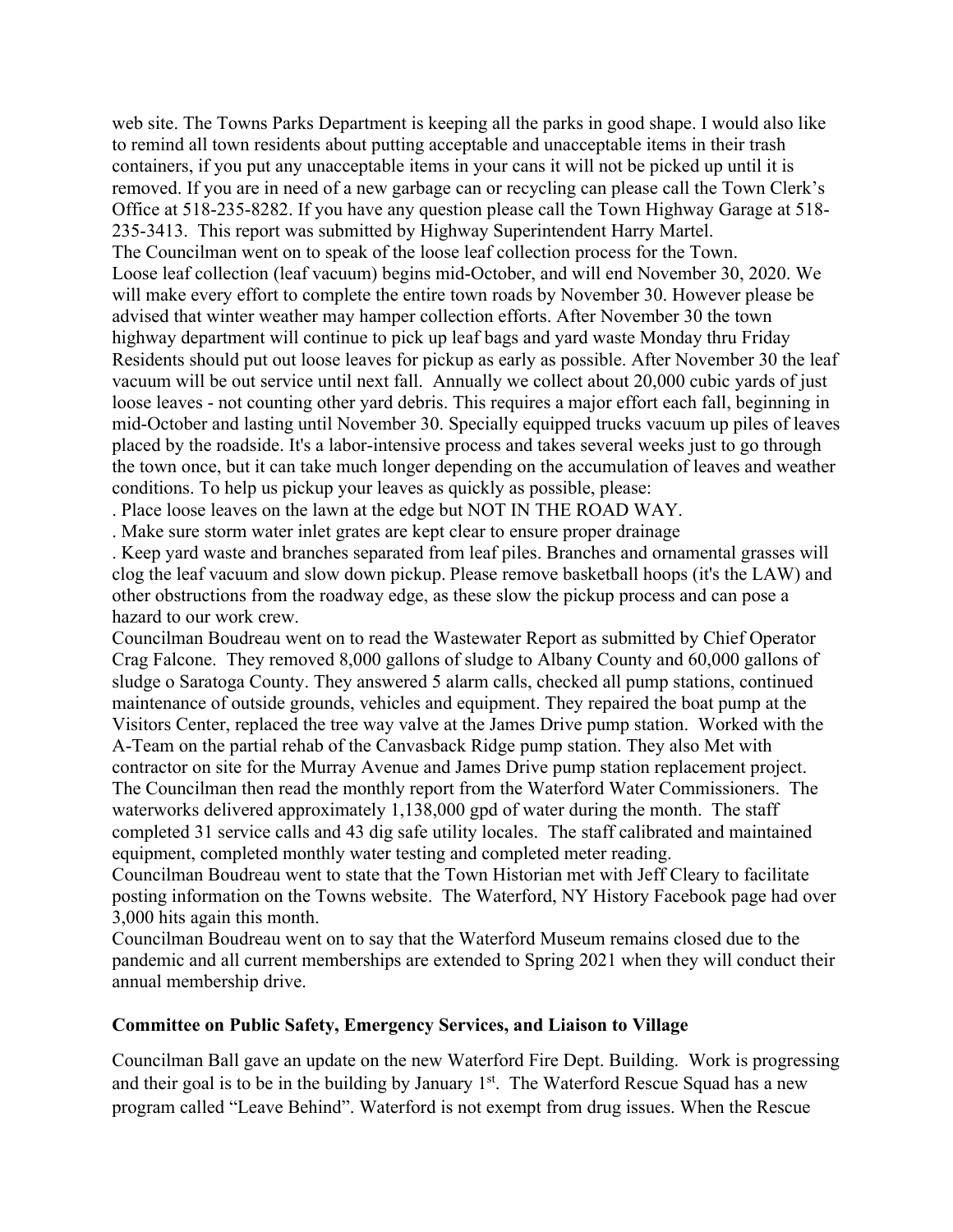Squad is called to a location of a drug overdose and Narcan is used, the residents will be asked voluntarily, if they would like to be trained in administering Narcan. Councilman Ball read the Police Activity Report for the month of September. There was a total of 92 traffic stops, which is detailed in a three-page report. This resulted in 121 traffic tickets being issued. The stops occurred primarily on Hudson River Road and Saratoga Avenue. The Department reminds motorists to watch your speed, obey all traffic devices and signs, use your seatbelts and properly maintain your vehicles. There were 17 arrests made this month.

## **Committee on Veterans, Grants and Funding, Special Projects, Town Hall and Seniors**

Councilman McClement spoke of the fundraiser Death Wish Coffee held to benefit the Saratoga County Veterans Trust Fund. The sale of limited-edition mugs raised over \$20,000 for the fund. The Councilman wanted to thank owner Mike Brown and also John Swedish, both gentlemen are Waterford natives. The Saratoga County Veterans Trust Fund is open to Waterford veterans. Please contact the Saratoga County Veterans Agency for more information 518-884-4115. The Councilman stated that the Senior Center remains closed and there is no time line for the reopening. Councilman McClement then read the Senior Transportation Report for the month of September 2020 as submitted by Andy Walters. The Medical Bus Transported 32 Patients and traveled 939 miles. The Grocery Bus transported 52 Seniors for a total of 148 miles. Face coverings are required and there is staggered seating. The Grocery Bus will make two trips when necessary to accommodate all passengers safely. Please contact Andy Walters at 518-527- 4589 for more information. The Councilman went on to say that with the winter months approaching he wanted to remind seniors that Saratoga County Office of the Aging is still operating the Home Delivered Meals program. Please contact Office of the Aging at 518-884- 4100 for more information or to sign up.

## **Committee on Youth, Playground, Pool, Festivals, Library, WHUFSD, and Visitor Center**

Councilman Marble gave an update from the Waterford Library. The Library is planning on inviting kids and their families to come to the library the week of Halloween. For those who come they will receive a goody bag with a Halloween themed book. They hope to have a little parade around the building while practicing social distancing. Due to Covid they have had to change their plans. As this plan is firmed up the information will be available at the library. The library is lending Wifi hotspots from T-Mobile. They currently have 3 of them available for twoweek loans. You must be at least 13 years of age and have a valid Waterford Library card to check them out. The Friends of the Library are once again participating in Boscov's Friends helping friend's promotion. 5% of purchases made on Oct 14-15 from 9am to 9pm will be donated to our friends' group. Shoppers need to let the cashier know that they wish their donation to be directed to the Friends of the Library. This works with online shopping as well.

Councilman Marble then read a report from the Waterford Halfmoon School. The Fall sports have been moved to March and will end in early May. The sports are Soccer and Volleyball. There is an emergency evacuation drill on Friday. School dismissal will be a little earlier. The USDA has extended the free meal program thru December  $31<sup>st</sup>$ . All students are eligible for free breakfasts and lunches.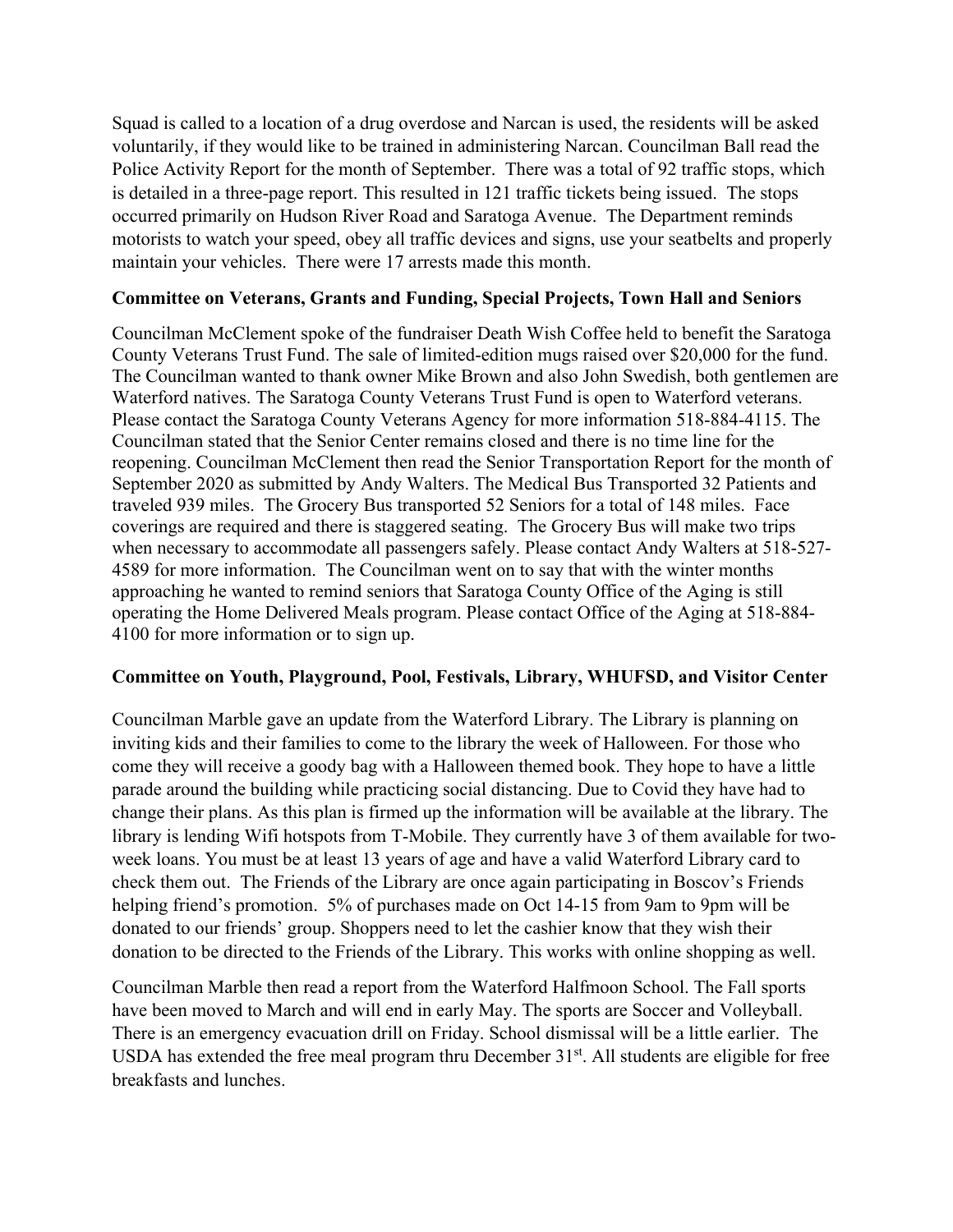The Councilman went on to say that the Farmer's market will be hosting a contact free and social distance trick or treating event on Sunday Oct  $25<sup>th</sup>$ . Please come down and join us. Costumes are encouraged! That will be the last day for the Farmer's market for the season.

Councilman Marble then tread the monthly repost from the Harbor Center as submitted by Director Jeff Cleary. Once again, we owe a special thank you to the Waterford Fire Dept. On Sept 2<sup>nd</sup> the fire dept returned once again to hose down the walls after recent storms.

During the weekend of Sept  $12<sup>th</sup>$  and  $13<sup>th</sup>$  Waterford and the Hurst Harbor Center were visited by child star Lawton Denis who was on board a family vessel docked here. He is 13 years old and is known for his roles in the television series Gotham and Sleepy Hollow. He also starred in the film Jack Goes Home. He spent some time in the dock office visiting with our volunteers and staff.

The Canal Corp. has announced that the entire canal system is scheduled to close for the season on Wednesday, Oct 14th at 5 pm. Preparations have begun to prepare for the off season and the removal of docks.

The Hurst Harbor Center is once again designated as a polling site and will be utilized for the presidential election on Tuesday, November 3rd.

For the month of September, we welcomed 118 boats from 26 states and 2 Canadian provinces.

# **General Orders**

# RESOLUTION #91

WHEREAS, an assessment roll has been prepared by this Board for and in connection with the improvements of Sewer District Number 1 for the Town of Waterford, consisting of the general sewers and the establishment and equipment of the sewage disposal plant, the roll was completed on September 1, 2020 and filed with the Town Clerk on this date, and

WHEREAS, the Town Clerk has given due notice to the Comptroller of the assessment roll and of where and when this board would meet to hear objections to the roll and to review, correct and amend the roll if necessary, and

WHEREAS, the Notice was published in the Schenectady Gazette newspaper and the Saratogian, both newspapers having circulation in the Town of Waterford and the latter being published in Saratoga County and the Town Board met at the time and place specified and the hearing was held upon the assessment roll,

NOW, THEREFORE BE IT RESOLVED, that the Town Clerk be and she is hereby instructed to annex to the assessment roll a warrant which is to be signed by the Supervisor and countersigned by the Town Clerk, commanding the Tax Collector and the Saratoga County Treasurer, to collect from the persons named in the assessment roll, the sum opposite their names to pay the same to the Supervisor of the Town.

Offered by Councilman Boudreau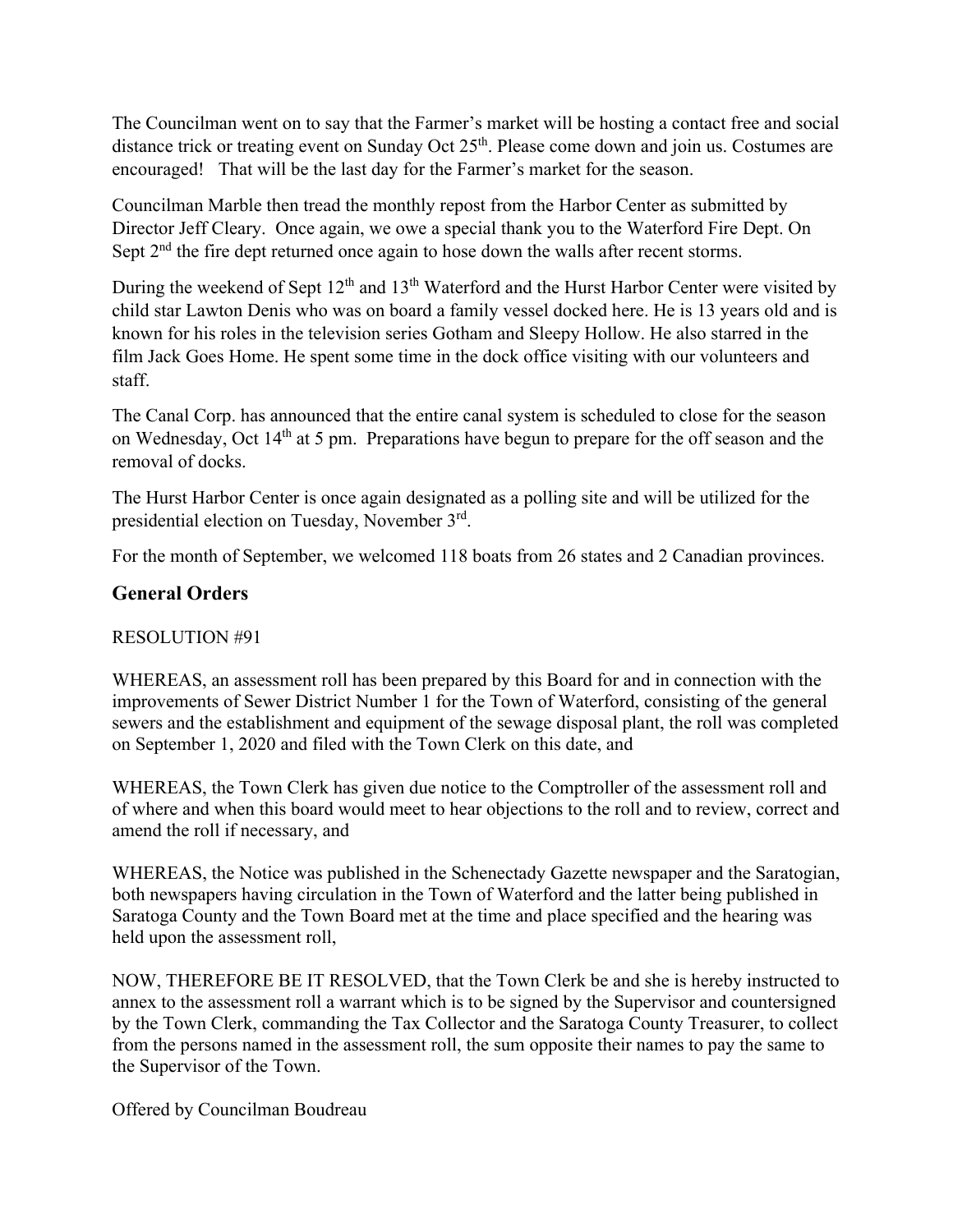Seconded by Councilman Marble

Councilman Ball yes Councilman Boudreau yes Councilman Marble yes Councilman McClement yes Supervisor Lawler yes

RESOLUTION #92

RESOLVED, that the monthly Town Board meeting regularly scheduled for Tuesday November 3, 2020 be rescheduled to Wednesday November 4, 2020 at 7:00 PM at Waterford Town Hall due to election day.

Offered by Councilman Marble

Seconded by Councilman Ball

Councilman Ball yes Councilman Boudreau yes Councilman McClement yes Councilman Marble yes Supervisor Lawler yes

#### RESOLUTION#93

RESOLVED, that the Town Board of the Town of Waterford hereby chooses to receive the Town of Waterford's share of the 2021 Saratoga County Sales Tax revenues in cash.

Offered by Councilman Ball Seconded by Councilman Marble

Councilman Ball yes Councilman Boudreau yes Councilman Marble yes Councilman McClement yes Supervisor Lawler yes

#### RESOLUTION #94

RESOLVED, that the Town Board of the Town of Waterford hereby authorizes the Town Supervisor to sign Change Order #2 with New Castle Paving LLC in association with the Mohawk Gateway Streetscape Project. Said Change Order #2 in the amount of \$106,441.70 increases the total contract with New Castle Paving LLC to \$643,920.89.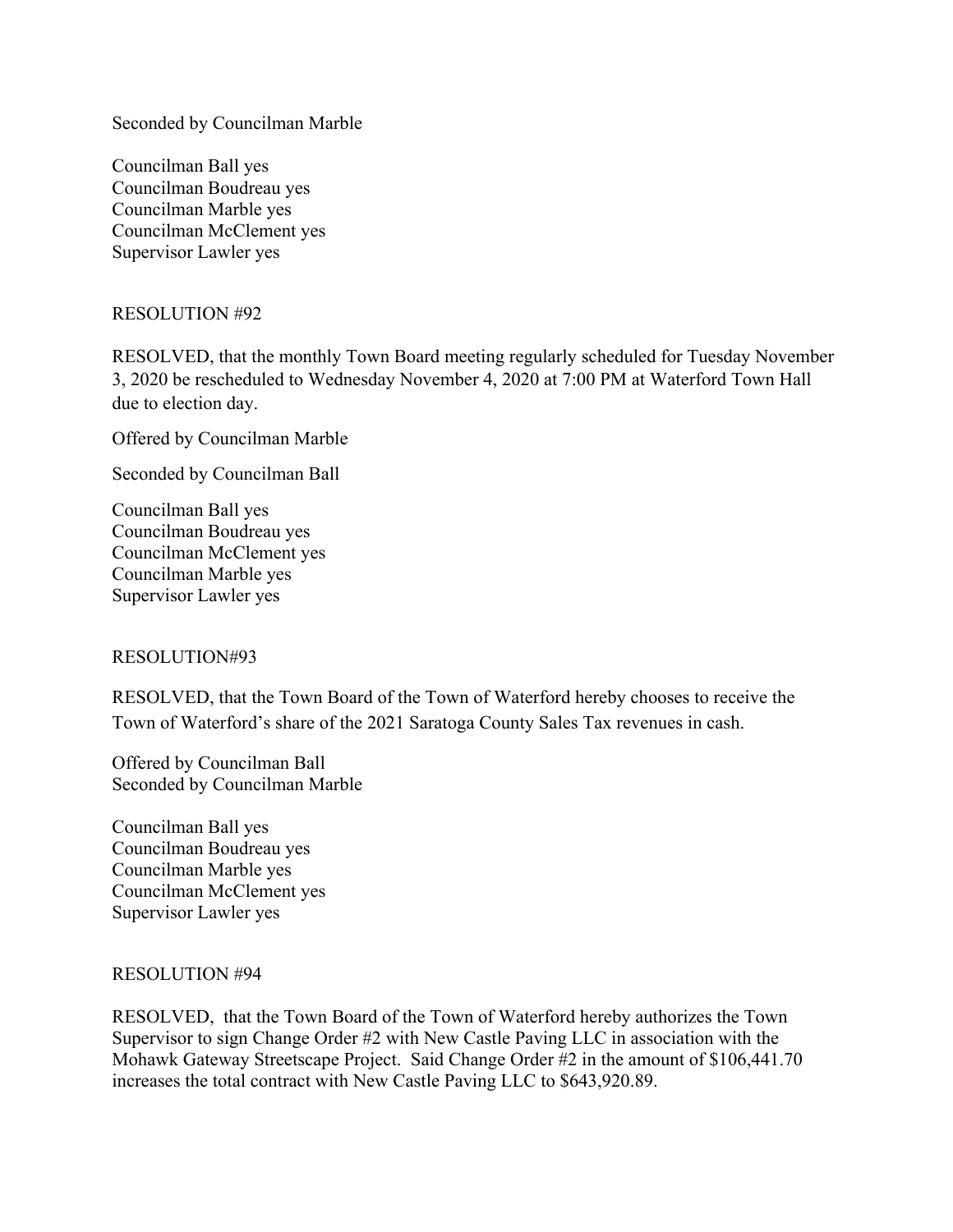Offered by Councilman Boudreau Seconded by Councilman McClement

Councilman Ball yes Councilman Boudreau yes Councilman Marble yes Councilman McClement yes Supervisor Lawler yes

## RESOLUTION #95

RESOLVED, that the Town Board of the Town of Waterford hereby authorizes the Town Supervisor to sign an agreement with Southworth-Milton d/b/a Milton CAT for maintenance of the Town Hall generator during the period 9/1/2020 – 8/31/2023.

Offered by Councilman McClement Seconded by Councilman Boudreau

Councilman Ball yes Councilman Boudreau yes Councilman Marble yes Councilman McClement yes Supervisor Lawler yes

#### RESOLUTION #96

WHEREAS, the owner of 58 Towpath Lane, Waterford NY; SBL: 285.14-3-3 has been given seven (7) days notice to comply with the requirements of removal of rubbish as well as the cutting of weeds and grass from the subject property whereas said seven (7) days has come and gone without remedy;

WHEREAS, an invoice in the amount of \$329.21 has been sent to said property owner and has not been paid and thirty (30) days has passed;

NOW, THEREFORE BE IT RESOLVED that the Town Board hereby authorizes and directed to effectuate the relevy of said unpaid fees onto the taxes for said property.

Offered by Councilman Ball Seconded by Councilman Marble

Councilman Ball yes Councilman Boudreau yes Councilman Marble yes Councilman McClement yes Supervisor Lawler yes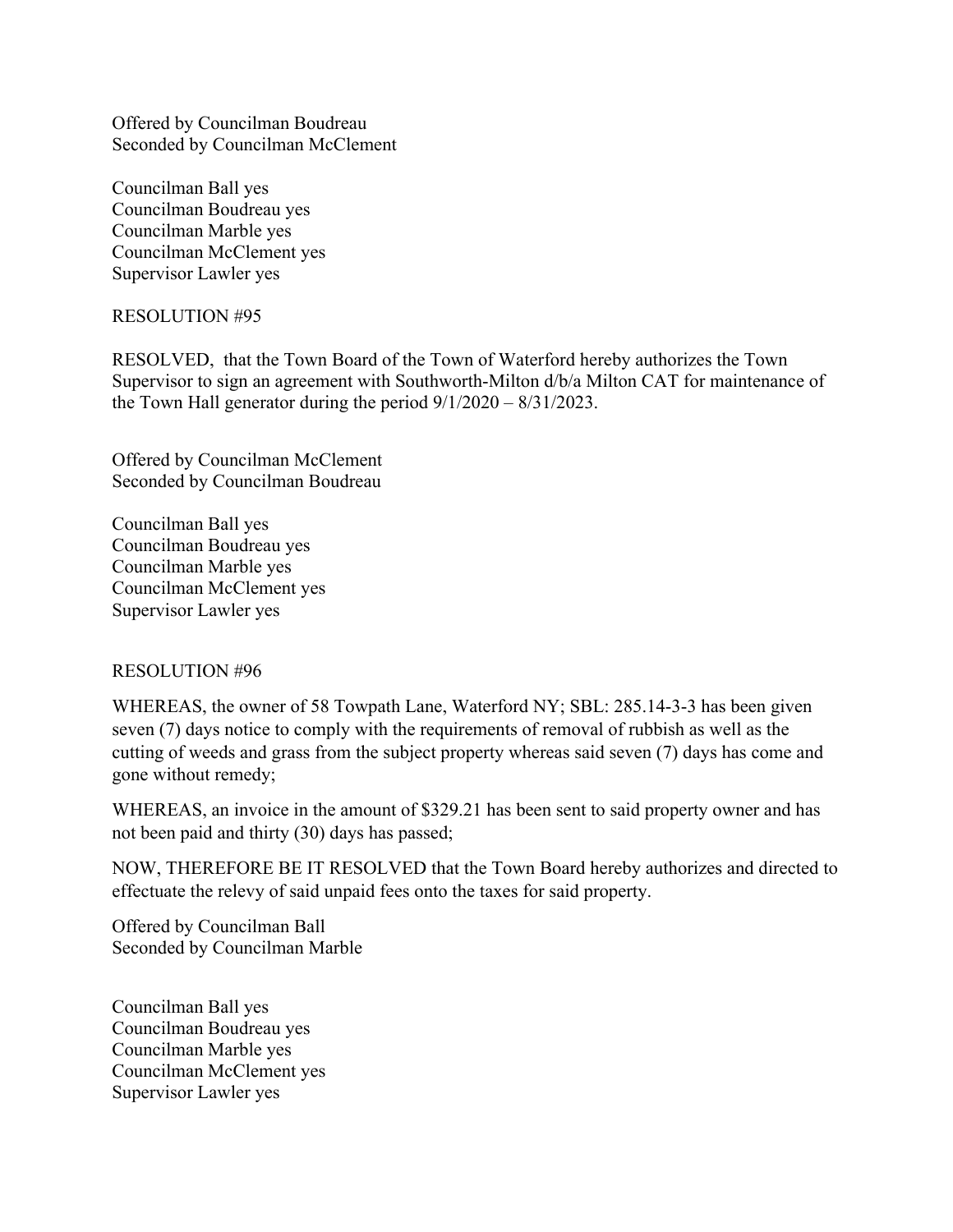### **BOND RESOLUTION OF THE TOWN BOARD OF THE TOWN OF WATERFORD, SARATOGA COUNTY, NEW YORK (THE "TOWN"), AUTHORIZING THE ISSUANCE OF \$976,000 IN SERIAL BONDS OF THE TOWN TO FINANCE THE PAYMENT OF A REAL PROPERTY TAX REFUND PAYABLE WITH RESPECT TO CERTAIN PARCELS OF LAND WITHIN THE TOWN PURSUANT TO A JUDGMENT IN PROCEEDINGS BROUGHT UNDER ARTICLE 7 OF THE REAL PROPERTY TAX LAW**

WHEREAS, pursuant to a Consent Judgment of Settlement, dated August 20, 2020 approved and so ordered by the Supreme Court of the State of New York, County of Saratoga, in the matter of *MPM Silicones, LLC, Petitioner, against Assessor of the Town of Waterford; Board of Assessment Review of the Town of Waterford, Town of Waterford, New York, and Assessor of the Town of Halfmoon; Board of Assessment Review of the Town of Halfmoon, Town of Halfmoon, New York, Respondents, and Waterford-Halfmoon Union Free School District, Shenendehowa Central School District, Intervenors-Respondent*; Index Nos.: 2016-1885, 2017-2152, 2018-2193, and 2019-2388 (the "Consent Order"), with respect to proceedings brought pursuant to Article 7 of Real Property Tax Law, the Town of Waterford (the "Town") is obligated and has agreed to pay to MPM Silicones, LLC a refund for real property taxes assessed and collected by the Town for the 2016 through 2019 tax assessment years in the amount of \$946,334 (the "Judgment Amount")"; and

WHEREAS, the Town Board now wishes to authorize the issuance of the Town's serial bonds and bond anticipation notes to finance the \$940,972 portion of the Judgment Amount that does not relate to the taxes levied by the Halfmoon-Waterford Fire District No.1 (the "Town Portion of the Judgment Amount"), plus costs incidental to the issuance of such bonds and notes.

NOW THEREFORE, THE TOWN BOARD OF THE TOWN OF WATERFORD, SARATOGA COUNTY, NEW YORK (THE "TOWN") HEREBY RESOLVES (by the affirmative vote of not less than two-thirds of all the members of such body), AS FOLLOWS:

SECTION 1. The Town is hereby authorized to issue up to \$976,000 principal amount of serial bonds (including, without limitation, statutory installment bonds) pursuant to the provisions of the Local Finance Law of the State of New York, constituting Chapter 33-a of the Consolidated Laws of the State of New York (the "Law") to finance the payment of the Town Portion of the Judgment Amount, including all costs incidental to the financing thereof..

SECTION 2. Serial bonds of the Town in the principal amount of \$976,000 are hereby authorized to be issued pursuant to provisions of Local Finance Law, constituting Chapter 33-a of the Consolidated Laws of the State of New York (the "Law") to finance the aforementioned class of object or purpose.

SECTION 3. It is hereby determined that the maximum estimated cost of the aforementioned specific object or purpose is \$976,000, said amount is hereby appropriated therefore and the plan for the financing thereof shall consist of (i) the issuance of up to \$976,000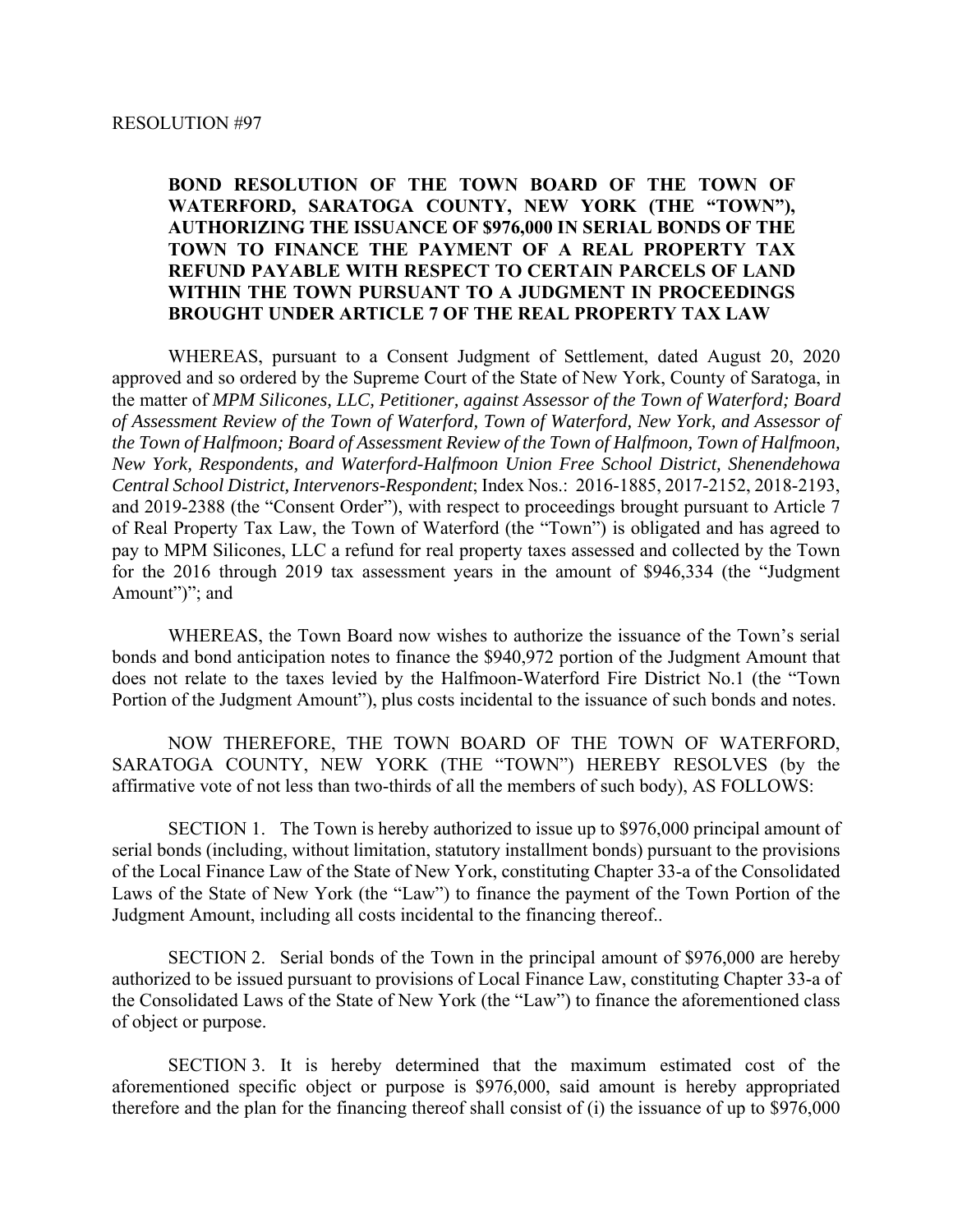in serial bonds of the Town authorized to be issued pursuant to Section 1 of this resolution, or bond anticipation notes issued in anticipation of such serial bonds, and (ii) to the extent necessary, the levy and collection of taxes on all taxable real property of the Town to pay the principal of such bonds or notes and the interest thereon as the same become due and payable.

SECTION 4. It is hereby determined that the period of probable usefulness of the aforementioned specific object or purpose is twenty (20) years, pursuant to subdivision 33(c). of paragraph a. of Section 11.00 of the Law.

SECTION 5. The final maturity of the bonds herein authorized to be issued pursuant to Section 1 of this resolution shall be in excess of five (5) years measured from the date of issuance of the first serial bond or bond anticipation note issued.

SECTION 6. Current funds are not required to be provided prior to the issuance of the bonds authorized by this resolution or any bond anticipation notes issued in anticipation thereof, pursuant to Section 107.00(d)(3)(l) of the Law.

SECTION 7. The temporary use of available funds of the Town, not immediately required for the purpose or purposes for which the same were borrowed, raised or otherwise created, is hereby authorized pursuant to Section 165.10 of the Law, for the capital purposes described in Section 1 of this resolution. The Town shall reimburse such expenditures with the proceeds of the bonds or bond anticipation notes authorized by Section 1 of this resolution. This resolution shall constitute a declaration of "official intent" to reimburse the expenditures authorized by Section 1 hereof with the proceeds of the bonds and bond anticipation notes authorized herein, as required by United States Treasury Regulation Section 1.150-2.

SECTION 8. Each of the serial bonds authorized by this resolution and any bond anticipation notes issued in anticipation of said bonds shall contain the recital of validity prescribed by Section 52.00 of the Law and said serial bonds and any bond anticipation notes issued in anticipation of said bonds shall be general obligations of the Town, payable as to both principal and interest by a general tax upon all the real property within the Town without legal or constitutional limitation as to rate or amount. The faith and credit of the Town are hereby irrevocably pledged to the punctual payment of the principal and interest on said serial bonds and bond anticipation notes and provisions shall be made annually in the budget of the Town by appropriation for (a) the amortization and redemption of the bonds and bond anticipation notes to mature in such year and (b) the payment of interest to be due and payable in such year.

SECTION 9. Subject to the provisions of this resolution and of the Law, pursuant to the provisions of Section 30.00 relative to the authorization of the issuance of bond anticipation notes or the renewals of said obligations and of Section 21.00, Section 50.00, Section 54.90, Sections 56.00 through 60.00, and Sections 62.10 and 63.00 of the Law, the powers and duties of the Town Board relative to authorizing serial bonds and bond anticipation notes and prescribing terms, form and contents as to the sale and issuance of bonds herein authorized, including without limitation the determination of whether to issue bonds having substantially level or declining debt service and all matters relating thereto, and of any bond anticipation notes issued in anticipation of said bonds, and the renewals of said bond anticipation notes, are hereby delegated to the Supervisor of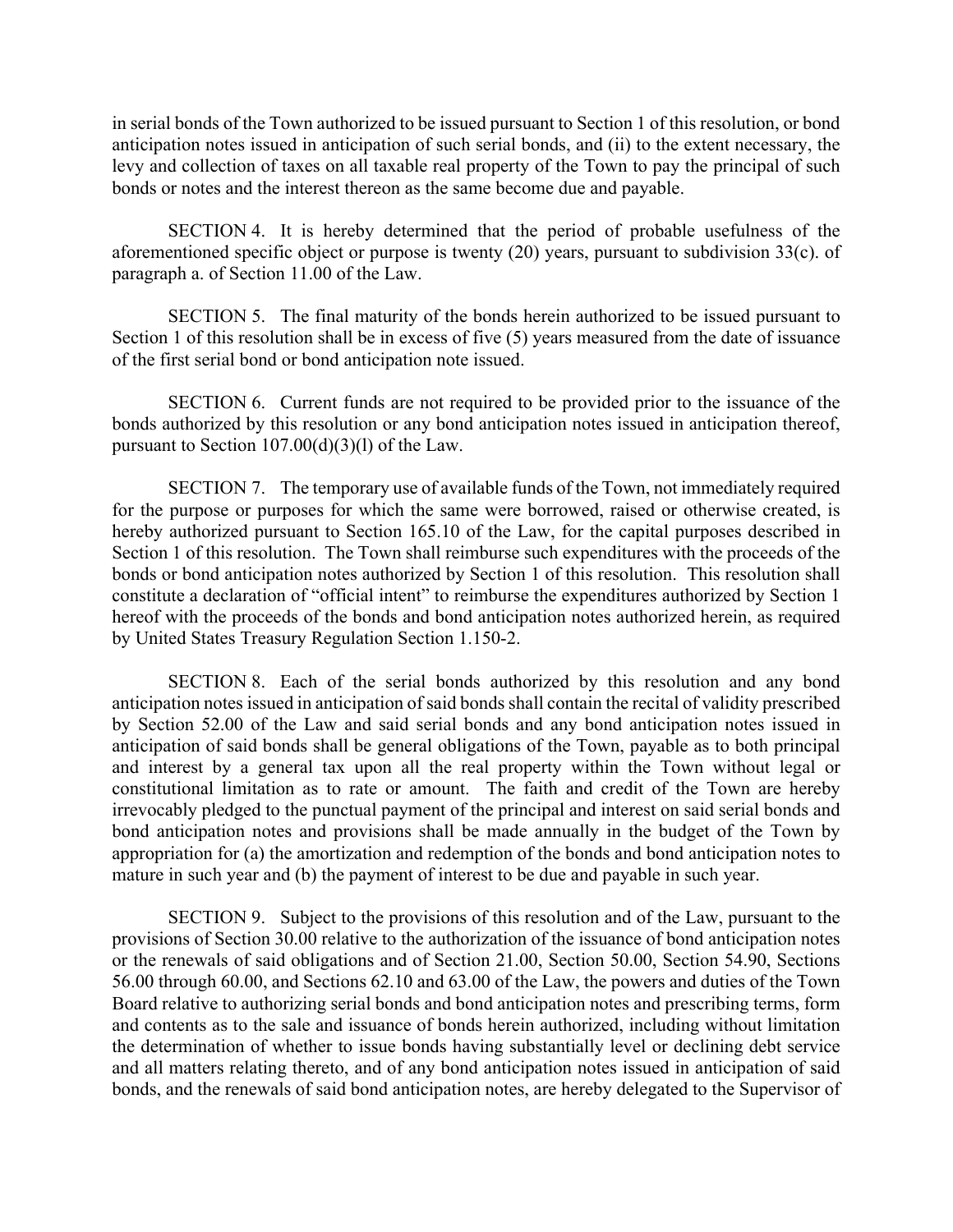the Town, the chief fiscal officer of the Town (the "Town Supervisor"). Further, pursuant to subdivision b. of Section 11.00 of the Law, in the event that bonds to be issued for one or more of the objects or purposes authorized by this resolution are combined for sale, pursuant to subdivision c. of Section 57.00 of the Law, with bonds to be issued for the object or purpose authorized by this resolution of the Town Board, then the power of the Town Board to determine the "weighted average period of probable usefulness" (within the meaning of subdivision a. of Section 11.00 of the Law) for such combined objects or purposes is hereby delegated to the Town Supervisor, as the chief fiscal officer of the Town.

SECTION 10. The Town Supervisor is hereby further authorized to take such actions and execute such documents as may be necessary to ensure the continued status of the interest on the bonds authorized by this resolution and any notes issued in anticipation thereof, as excludable from gross income for federal income tax purposes pursuant to Section 103 of the Internal Revenue Code of 1986, as amended (the "Code") and to designate the bonds authorized by this resolution and any notes issued in anticipating thereof, if applicable, as "qualified tax-exempt obligations" in accordance with Section  $265(b)(3)(B)(i)$  of the Code.

SECTION 11. The Town Supervisor is further authorized to enter into continuing disclosure undertakings with or for the benefit of the initial purchaser of the bonds or notes in compliance with the provisions of Rule 15c2-12, promulgated by the Securities and Exchange Commission pursuant to the Securities Exchange Act of 1934.

SECTION 12. The intent of this resolution is to give the Town Supervisor sufficient authority to execute those applications, agreements and instruments, or to do any similar acts necessary to effect the issuance of the aforesaid serial bonds or bond anticipation notes without resorting to further action of this Town Board.

SECTION 13. The Town Board hereby determines that the payment of the Tax Refund constitutes a "Type II" action within the meaning of the State Environmental Quality Review Act and the regulations of the New York State Department of Environmental Conservation thereunder (collectively, "SEQRA") and that no further action under SEQRA with respect to the Project need be taken by the Town Board as a condition precedent to the adoption of this resolution.

SECTION 14. The validity of the bonds authorized by this resolution and of any bond anticipation notes issued in anticipation of said bonds may be contested only if:

(a) such obligations are authorized for an object or purpose for which the Town is not authorized to expend money; or

(b) the provisions of law which should be complied with at the date of the publication of such resolution are not substantially complied with,

and an action, suit or proceeding contesting such validity is commenced within twenty (20) days after the date of such publication; or

(c) such obligations are authorized in violation of the provisions of the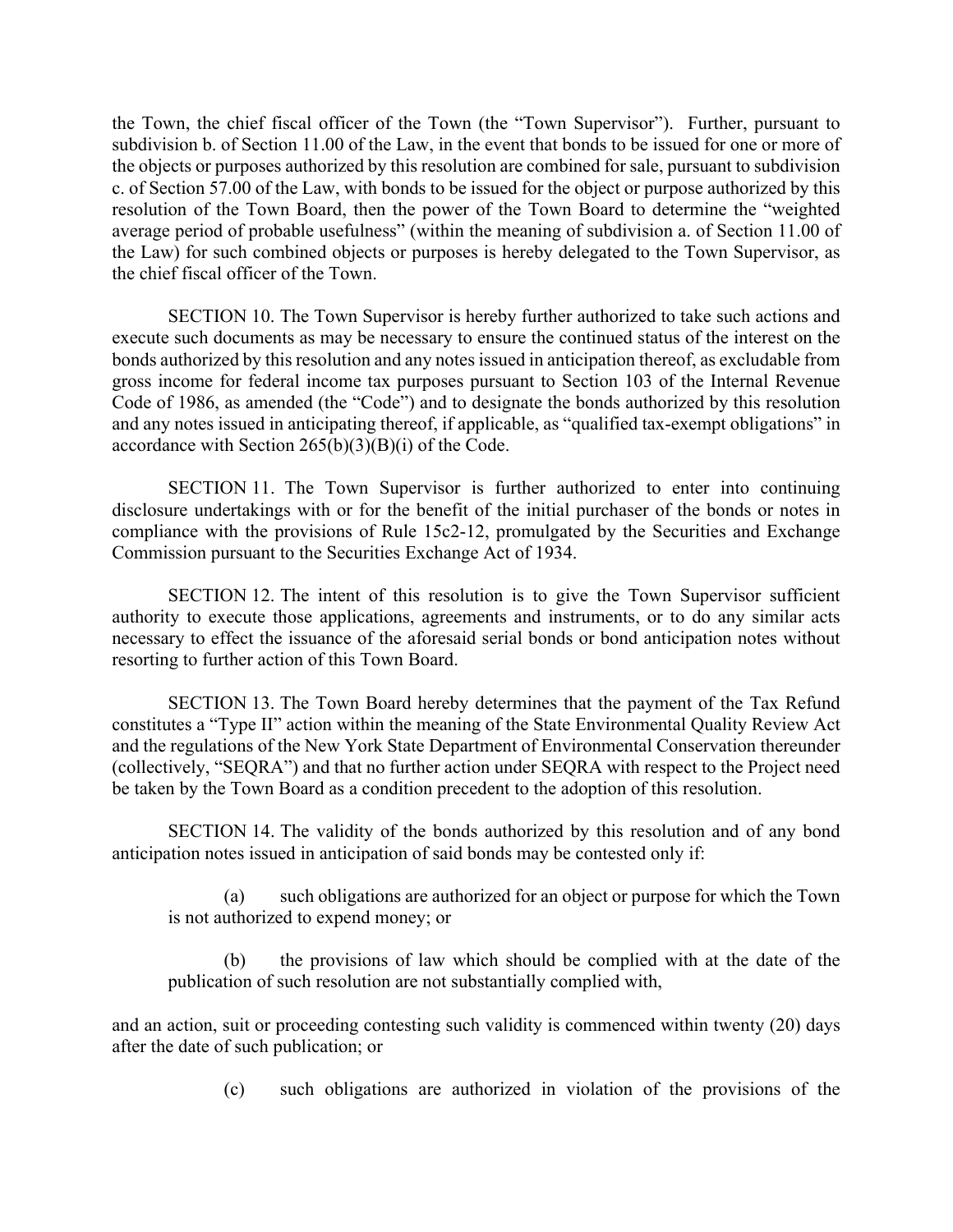Constitution.

SECTION 15. The Town Clerk is hereby authorized and directed to cause a copy of this resolution, or a summary thereof, to be published, together with a notice attached in substantially the form as prescribed in Section 81.00 of the Law, in the official newspaper(s) of the Town for such purpose.

SECTION 16. This resolution shall take effect immediately.

Offered by Councilman Boudreau Seconded by Councilman McClement

Councilman Ball yes Councilman Boudreau yes Councilman Marble yes Councilman McClement yes Supervisor Lawler yes

#### RESOLUTION #98

RESOLVED that the following places be designated as polling places for the Town of Waterford:

District #1- Waterford Hurst Harbor Visitor's Center District #2- Kavanaugh Fire House District #3- Ford Hose Fire House District #4- Northside Fire House District #5- Tri-State Emergency Team District #6- Living Hope United Methodist Church District #7- Waterford Halfmoon High School District # 8-Waterford Halfmoon High School

Offered by Councilman Boudreau Seconded by Councilman McClement

Councilman Ball yes Councilman Boudreau yes Councilman Marble yes Councilman McClement yes Supervisor Lawler yes

## RESOLUTION #99

RESOLVED, that David Woodin be and he is hereby appointed as interim Building Inspector without additional compensation.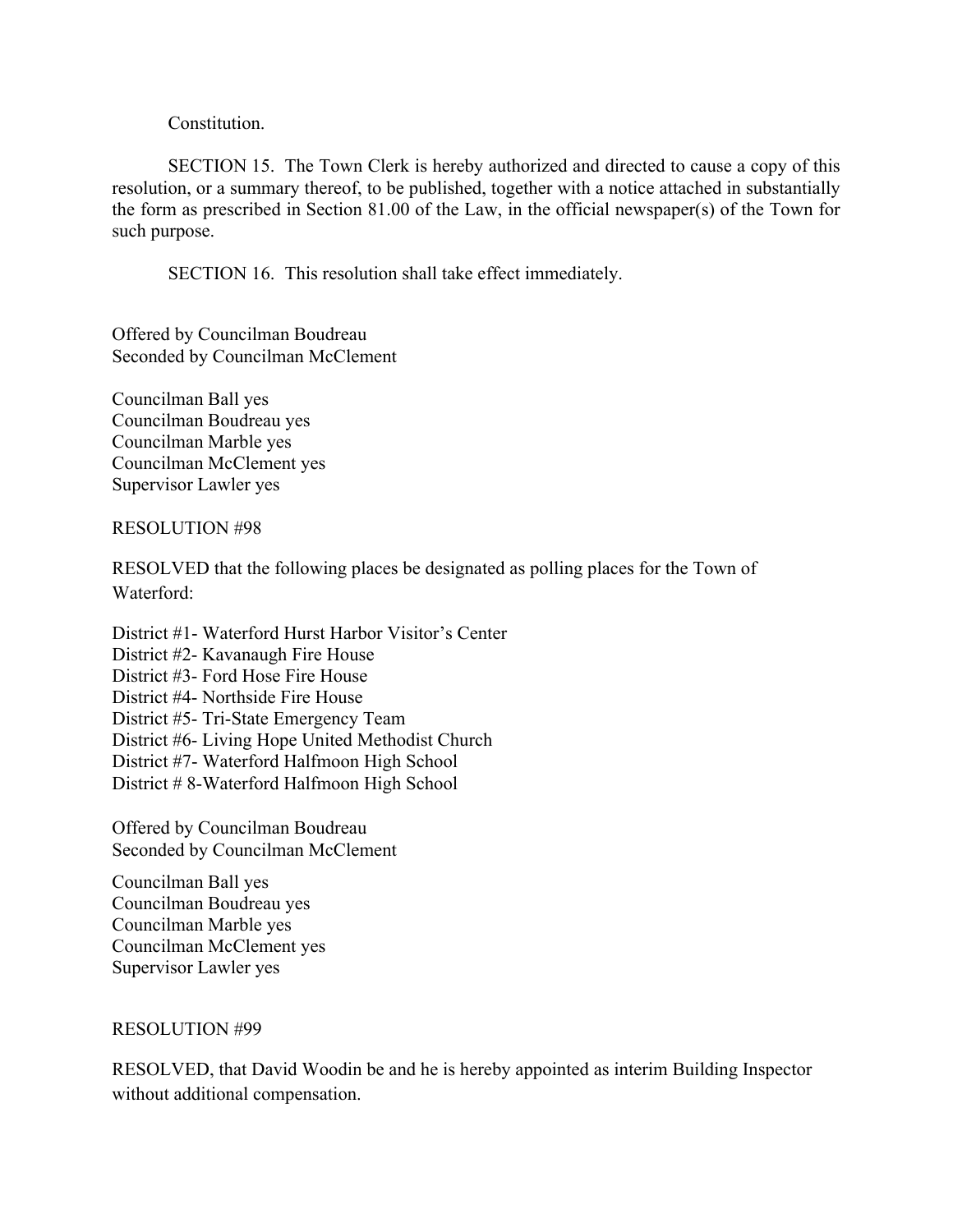Offered by Councilman Marble Seconded by Councilman Boudreau

Councilman Ball yes Councilman Boudreau yes Councilman Marble yes Councilman McClement yes Supervisor Lawler yes

#### RESOLUTION #100

RESOLVED, that James Maloney be and he is hereby hired as a full-time Highway Department Laborer at a salary of \$15.88 per hour to be paid in weekly installments without the necessity of pre-audit by the Town Board pending successful completion of pre-employment requirements.

Offered by Councilman Boudreau Seconded by Councilman McClement

Councilman Ball yes Councilman Boudreau yes Councilman Marble yes Councilman McClement yes Supervisor Lawler yes

#### **Other Business**

#### RESOLUTION#101

RESOLVED that Patrick O'Connell be and is hereby hired to provide weapons training and certification to the Waterford Police Department in accordance with DCJS standards and to maintain all records and respond to requests for information at an annual salary of \$2000.00 to be paid in quarterly installments without the necessity of pre-audit by the Town Board.

Offered by Councilman Ball Seconded by Councilman Marble

Councilman Ball yes Councilman Boudreau yes Councilman Marble yes Councilman McClement yes Supervisor Lawler yes

Councilman Ball made a motion to close the meeting at 7:41PM, seconded by Councilman McClement. All voted in favor of the motion.